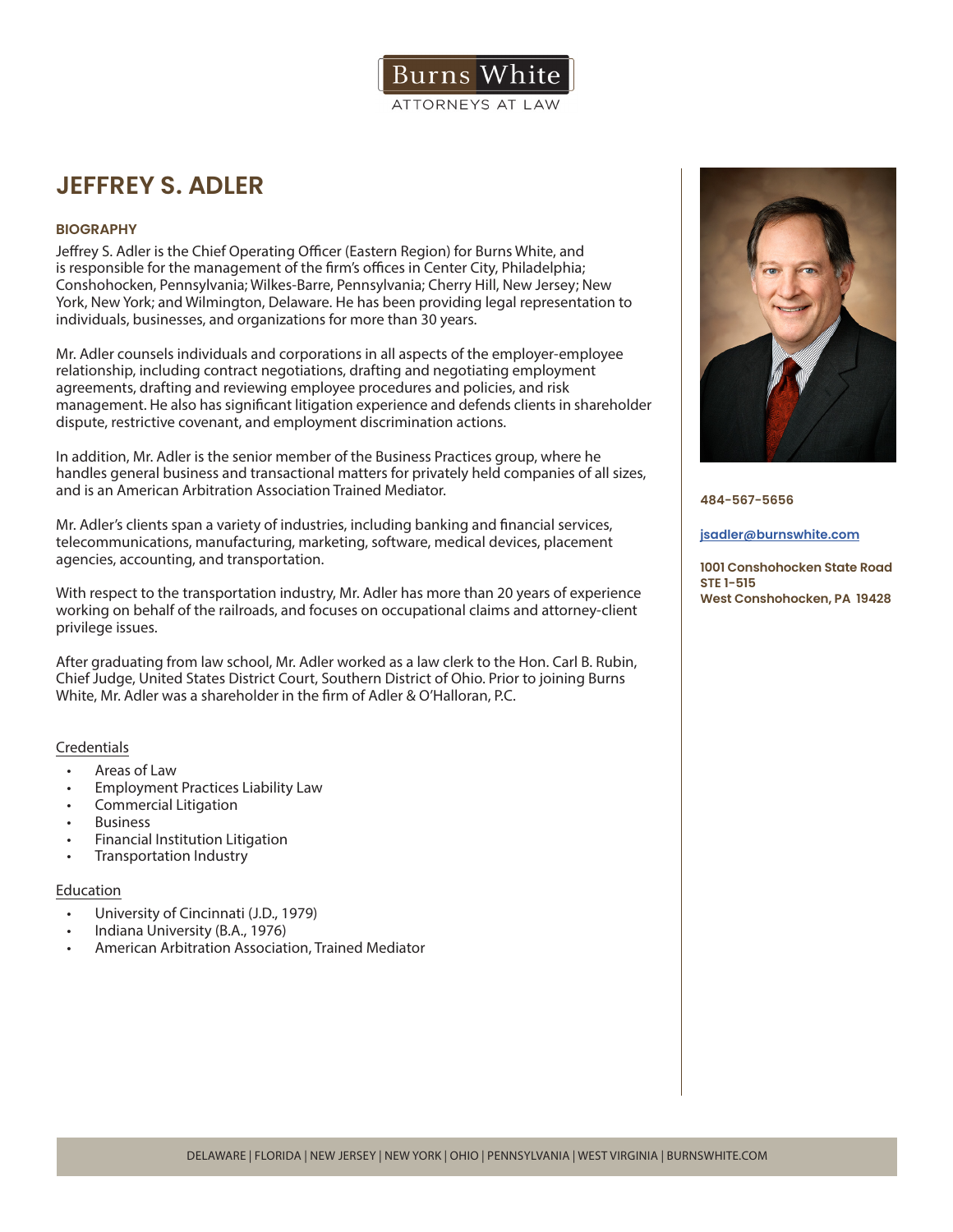

## Bar and Court Admissions

- Commonwealth of Pennsylvania
- State of Ohio
- United States Supreme Court
- United States Court of Appeals for the Third Circuit
- United States Court of Appeals for the Sixth Circuit
- United States District Court for the Eastern District of Pennsylvania
- United States District Court for the Middle District of Pennsylvania
- United States District Court for the Southern District of Ohio

# Memberships

- American Bar Association
- Pennsylvania Bar Association
- Montgomery County Bar Association
- Claims Management Association
- National Association of Railroad Trial Counsel

# **ACCOLADES & INVOLVEMENT**

## Honors/Awards

- AV Preeminent" 5.0 out of 5 peer rated in Martindale-Hubbell
- Selected for inclusion in the 2013 Top Rated Lawyers in Labor & Employment list published in The American Lawyer and Corporate Counsel magazines

## **PRESENTATIONS**

- "Emerging Trends in COVID-19 Litigation and Practical Advice for Health Care Administrators and HR Teams" Pennsylvania Health Care Association Webinar, May 2021
- "Best Practices: Employee Evaluations and Performance Reviews" Burns White Employment Law Webinar, August 2020
- "Managing Sexual Harassment Claims" Philadelphia PA, September 2019
- "Best Practices for Terminating an Employee" Burns White Employment Law Webinar, August 2019
- "Practical Lessons In Employment Law" Burns White Employment Law Seminar, Philadelphia, PA, January 2019
- "What's New In Employment Law" Burns White Employment Law Seminar, Philadelphia, PA, April 2016
- "Industry Joint Defense Agreement" Boulder, CO, June 2010

## **REPRESENTATIVE MATTERS**

- Obtained summary judgment on behalf of an accounting firm in a restrictive covenant action. The suit claimed that the newly hired employee was barred from joining the firm based on a noncompete agreement with a former employer.
- Counseled client and worked with local prosecutors during the criminal court proceedings in a case in which a former employee was arrested after sending illicit emails and making harassing calls to her former employer.

**Jeffrey S. Adler 484-567-5656**

#### **jsadler@burnswhite.com**

**1001 Conshohocken State Road STE 1-515 West Conshohocken, PA 19428**